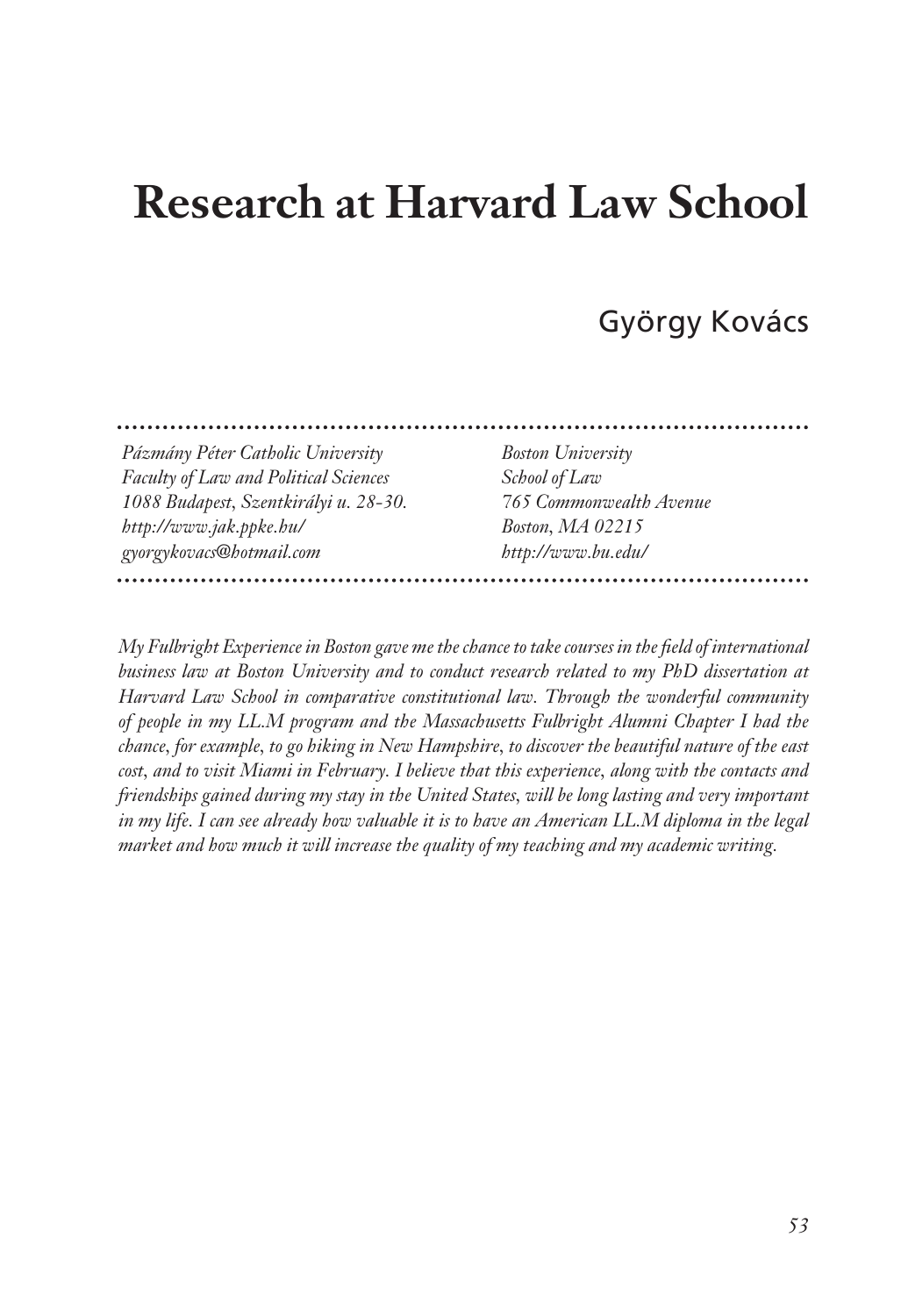# **1. Personal impressions**

#### *Class Experience*

I took part in an LL.M class of 60 students with various nationalities. I was the only student from the Central East European region.

In general my first impression was that everything has been nicely prepared to warmly welcome us to the Boston University Campus and to the city of Boston.

The basic differences between Boston University and most European universities were the size of the classes and the interaction between the students and the professors. As opposed to university lectures in Hungary or in Germany (where I also had the chance to participate in an LL.M program and law classes), where 200-300 students attend the lectures, in Boston there was a maximum of 30-50 students assigned to each class.

As far as class participation is concerned, we were not only allowed but even requested to participate in the classes in various ways.

First of all, it was very common for us to receive homework assignments in each class, mostly arbitration and ordinary court cases, which we had to read by the next class. We discussed these cases in the classroom in such a way that any student could have been called upon by the professor; therefore, every student had to prepare all the cases for every class, which

I personally – as I am also a law lecturer – consider to be a very good way to make students think about the origin of existing law principles. The rules and principles of high courts and arbitration panels or of positive law itself were discussed in the classroom. But we always first read the case and then afterwards drew conclusions about the existing principles and legal rules on the basis of the rulings. This method also showed us how common law principles come into practice in the real world.

On the other hand, every student was asked to participate in the class even without being called on. The so called *Socratic Method* was the core element of the teaching methodology at Boston University. This method uses continuous discussion to force us, the students, to draw our own conclusions about the key points of existing legal principles. Our decisions regularly conflicted with the decisions made by various courts, which helped us to understand the advantages and disadvantages of the reasoning used by the different types of courts.

It was particularly advantageous to experience the unique national and cultural diversity of our LL.M class. To hear the opinions of students from China, India, France, Germany, Italy and various other countries, not only on important business law questions, but also on human rights questions, like abortion and the death penalty, was particularly impressive.

My personal impression was that the case studies brought us much closer to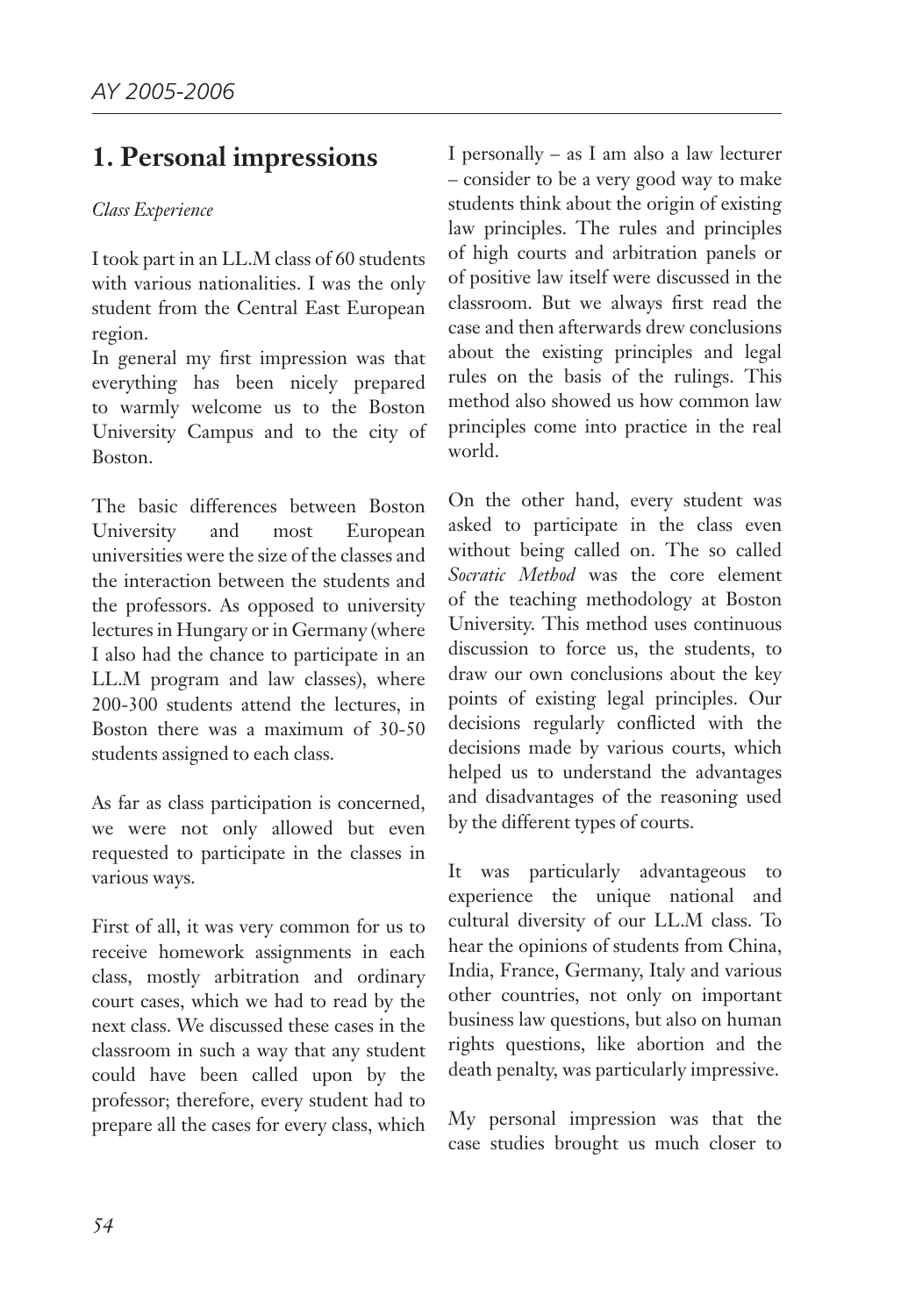the real life needs of people and that they helped us to prepare for the demands of a professional carrier.

### *1.1. Wonderful Boston!*

I was in a very lucky situation in Boston, because I had the opportunity to participate in very colorful programs organized by the Massachusetts Fulbright Alumni Chapter and also by my LL.M program.

One of the most interesting programs was when the Massachusetts Fulbright Alumni Chapter organized a visit to Lowell National Historic Park. Lowell is one of the oldest industrial cities in the United States. It gets its name from a person who visited England to learn how the steam engine and other inventions from the industrial revolution work and who then brought those inventions back to the United States and implemented them into American industry.

The Massachusetts Fulbright Alumni Chapter also made it possible for us to meet with Hungarian Fulbrighters living in Boston and build up useful connections with them. This was a great opportunity.

Also, the LL.M program organized various programs, such as discovery competition in the city of Boston, a trip to Mount Monadnock, an international potluck dinner, and various international dinner events, where we always went to different restaurants to try out a new nation's cuisine. We participated in various programs with U.S law students, exchanging ideas with them.

Boston is really the most beautiful and

most European city in the United States, in my opinion. It is truly the best city for foreign students who would like to conduct thorough research in their own field of interest and at the same time experience America and get real first hand experience of it.

### *1.2. Massachusetts Fulbright Alumni Chapter*

As I already mentioned, the Fulbright Alumni Chapter provided us with various opportunities to meet with other Fulbrighters in the city of Boston, from various universities and professional research fields, and to build a real and longlasting network with foreign Fulbrighters. We attended programs such as the above mentioned visit to Lowell National Historic Park, but we also went to see an American "cabaret" at the Coolidge Corner Theater, which is located in a very typical part of Brookline, Massachusetts. The Thanksgiving dinner we had with a Fulbright Alumna, who was also Dean of the Northeastern University, and her lovely family was also unforgettable.

Through the Massachusetts Fulbright Alumni Chapter we also had the chance to meet Hungarians living in Boston and to hear about the Hungarian network of students in Boston, who were studying at the world famous MIT (Massachusetts Institute of Technology) or at Harvard or Northeastern University.

The Boston Hungarian network regularly met at a famous pub in Boston called "Big City" and was a very good opportunity to keep in touch with other Hungarians.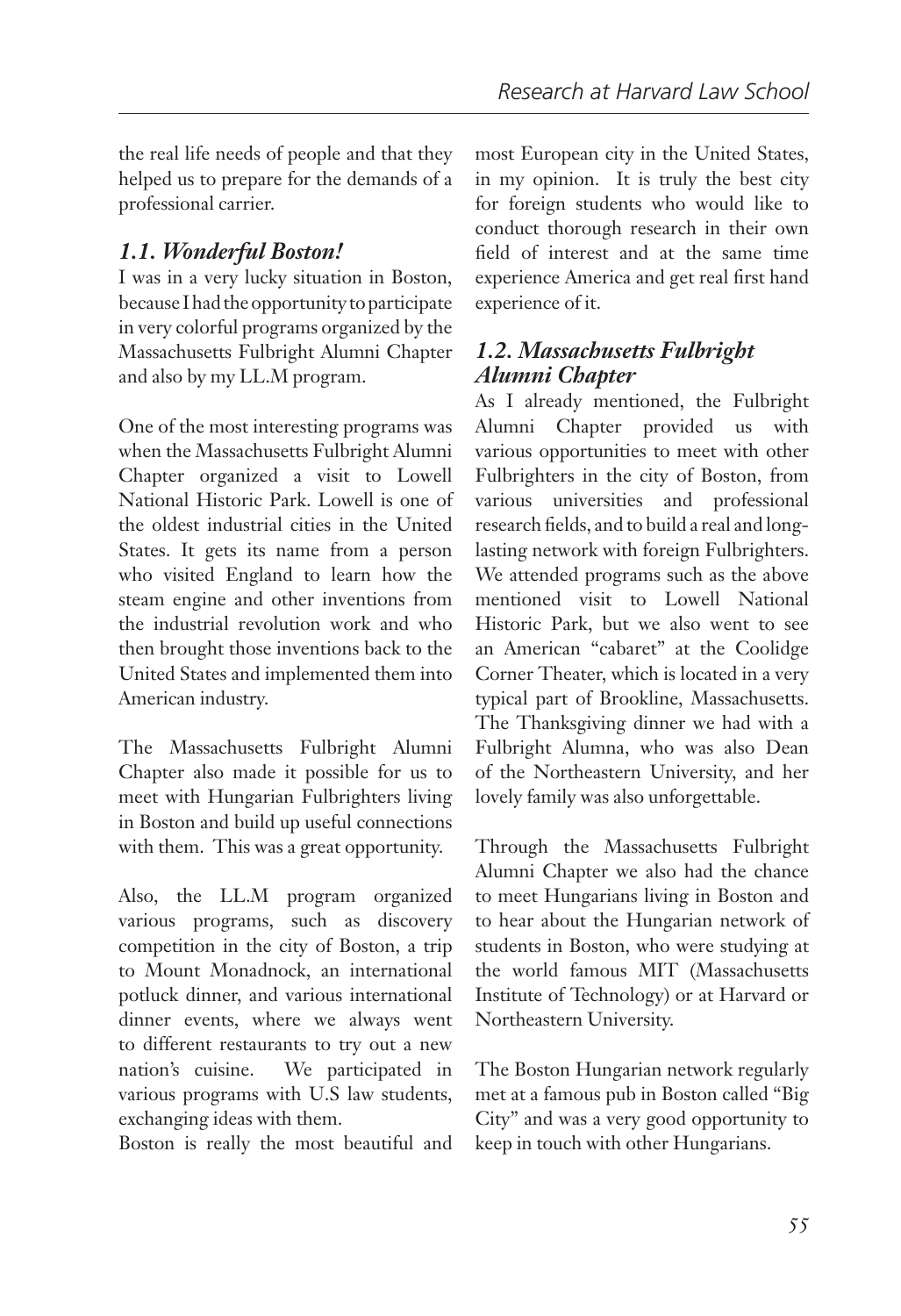#### *1.3. Research at Harvard Law School*

The opportunity to do research at the world famous Harvard Law Library while I was preparing my PhD thesis as well as to attend and present at a conference at Harvard were great experiences, and I personally profited a great deal from them.

## **2. Summary of research topic**

*Impact of EU law on national constitutions – Shall constitutional courts go to Luxemburg? Turning constitutional tolerance into cooperative constitutionalism*

#### *2.1. introduciton*

The requirement that EU law has primacy over national laws, even over national constitutional laws, is not expressly stated in the founding treaties of the European Community, but it is established by the practice of the European Court of Justice.<sup>1</sup>

According to the case-law of national constitutional courts in Europe<sup>2</sup> in the last half century, it seems that certain countries are not willing to accept unconditionally the precedence of EU law over national laws, especially over national constitutional laws. In the practice of the constitutional judiciary of these countries, there is a core<sup>3</sup> of national constitutional law, according to which the national constitutional courts are not ready to acknowledge the unconditional precedence of EU law. They claim that the development of the twentieth century shows<sup>4</sup> that there is too much to lose by giving up those achievements in national  $\text{constitutional law}^5$  to a supranational entity, whose democratic credentials are questionable and whose acts cannot always be monitored by the member states.<sup>6</sup>

The national constitutional courts - which are meant to protect the coherence of member states' legal systems, to guarantee the conformity of laws with the national

<sup>1</sup> Case 6/64 Costa v. ENEL (1964) ECR 585.

<sup>2</sup> See: Cases from the practice of the German and Italian Constitutional Court and ECJ: Case No 2 BvR 52/71, Internationale Handelsgesellschaft mbH v. Einfuhr-und Vorratsstelle für Getreide und Futtermittel (Solange I.), German Constitutional Court, 29 May 1974.; Case No 2 BvR 197/83, Wünsche Handelsgesellschaft (Solange II.), German Constitutional Court, 22 October 1986.; Case No 2 BvR 2134/92, Maastricht Treaty 1992 Constitutionality Case, German Constitutional Court, 12 October 1993.;.Case No 183/73, Frontini v. Ministero delle Finanze, Italian Constitutional Court, 27 December 1973.; Case No 232/89, Fragd v. Amministrazione delle Finanze dello

Stato, Italian Constitutional Court, 21 April 1989.

<sup>3</sup> In the light of the previously cited Solange and Maastricht decisions of the German Constitutional Court and the Frontini judgment of the Italian constitutional court this core clearly extends to human rights (or with the German constitutional terminology: basic rights – *Grundrechte*) related questions.

<sup>4</sup> Further readings on this issue: Gustav Radbruch, Der mensch im Recht; with a self critical perspective: Carl Schmidt as the former ideologist of the Nazi regime turns into the "living consciousness" of the German nation

<sup>5</sup> German Grundgesetz

<sup>6</sup> Further readings on the so called democratic deficit of the European Community, derived earlier from the merely consultative role of the European Parliament, and nowadays also arousing the question, whether national governmental representatives are responsible for their national Parliaments regarding their vote in the European Council – see: recent German law passed, become effective after the ratification of the EU Constitution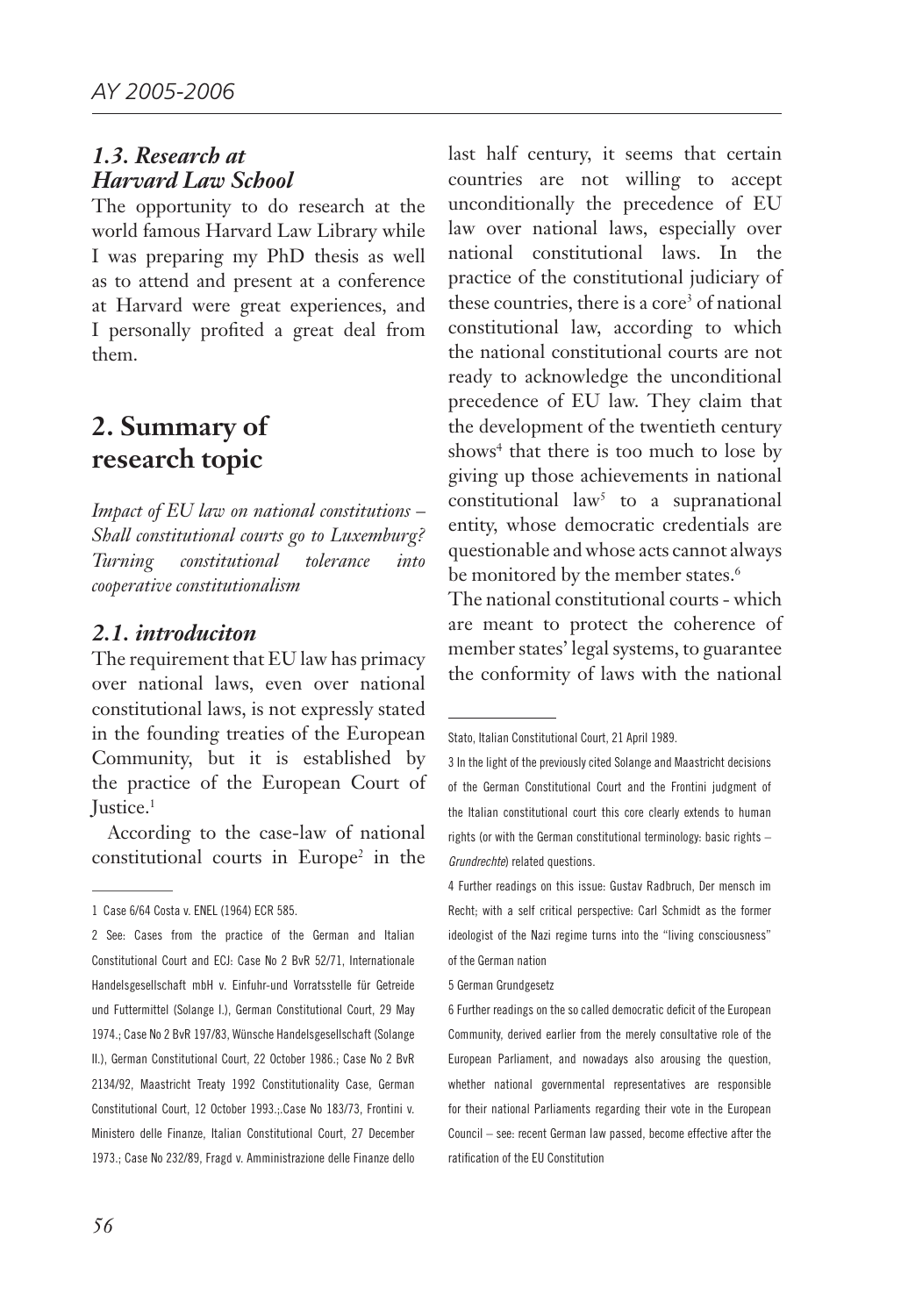constitutions, and in this way to protect constitutional values and basic rights – preserve their rights in most of the member states to keep an eye always on the legislation of the EU. They want to make sure, on the one hand, that the EU does not exceed the limits of its competences, set up by the Founding Treaties and the accession agreements, and on the other hand they want to preserve an appropriate human rights protection level in the EU.<sup>7</sup> In other words: national constitutional courts would not accept any derogation

of the constitutional achievements of the past few decades in Europe. The list of the cases decided by the German or the Italian constitutional courts preserving their national constitutional rights and even risking direct conflict with EU law and EU institutions goes back to 1973.

There seem to be four ways (*or escape paths*) of possible development in this area in the next few years:

1) First, there are signs of a very promising trend, whereby national constitutional courts have a chance to refer questions about how to interpret the law to the ECJ whenever EU law is ambiguous or not clear. As the ECJ has already pointed out, the interpretation of "court" by the ECJ can be different from the interpretation provided under national law, therefore, even in unexpected situations the court might accept the referrals of national bodies, which apply EU law, but which are not considered to be "courts" according to national law. In this respect it is relevant that the ECJ has already accepted referrals from national constitutional courts several times, and that should encourage national constitutional courts to refer ambiguous cases to the ECJ. In other words, when interpreting the notion of "court" of Art. 234 of the Treaty of Rome, the findings of the ECJ are relevant to the constitutional courts' views on the legal nature of national courts.

2) The cases of ambiguity or interpretive uncertainty regarding EU law should be distinguished from those situations where a given piece of EU law is clear, but also clearly in conflict with national constitutions. In these cases, how could the relevant provision of

<sup>7</sup> According to the national *sovereignty (accession) clause* incorporated in the national constitutions of the member states, for example in Germany Art. 23. of the *Grundgesetz,* in Greece Art. 28. of the Greek Constitution, in France Art. 15 of the French Constitution, in Italy art. 11. of the Italian Constitution, national constitutional courts became entitled to keep an eye on the extent of the EU competence exercise and to interpret the national integration clause in the constitution, which confers right to the necessary extent according to the Treaty. This duty to interpret opens up the possibility of two different methodologies or approaches: the one is, or could be, that the national constitutional court would hold the violation of EC law to be the violation of the national constitution, as well (Italian Constitutional Court). That would be a "fair approach": if constitutional courts are entitled to judge the appropriate method for EC competence exercises according to the integration clause, then it should also be entitled under the same clause to ensure that the member state fulfils its obligation to comply with EU law and the rules of EU membership. The less cooperative and more restrictive approach in the sense of the self determination of the national constitutional courts and their judicial role is such that they declare the enforcement of EU law to be exclusively the responsibility of ordinary courts, and the review of the national laws' constitutionality as an exclusive responsibility of the constitutional court (Spanish and Portuguese constitutional courts). What can a national court do when national law conflicts with EU law and the constitutional court denies the responsibility to resolve this conflict? The only way would be to disregard the conflicting national provision, which would be an unusual – and a very American way of exercising judicial power.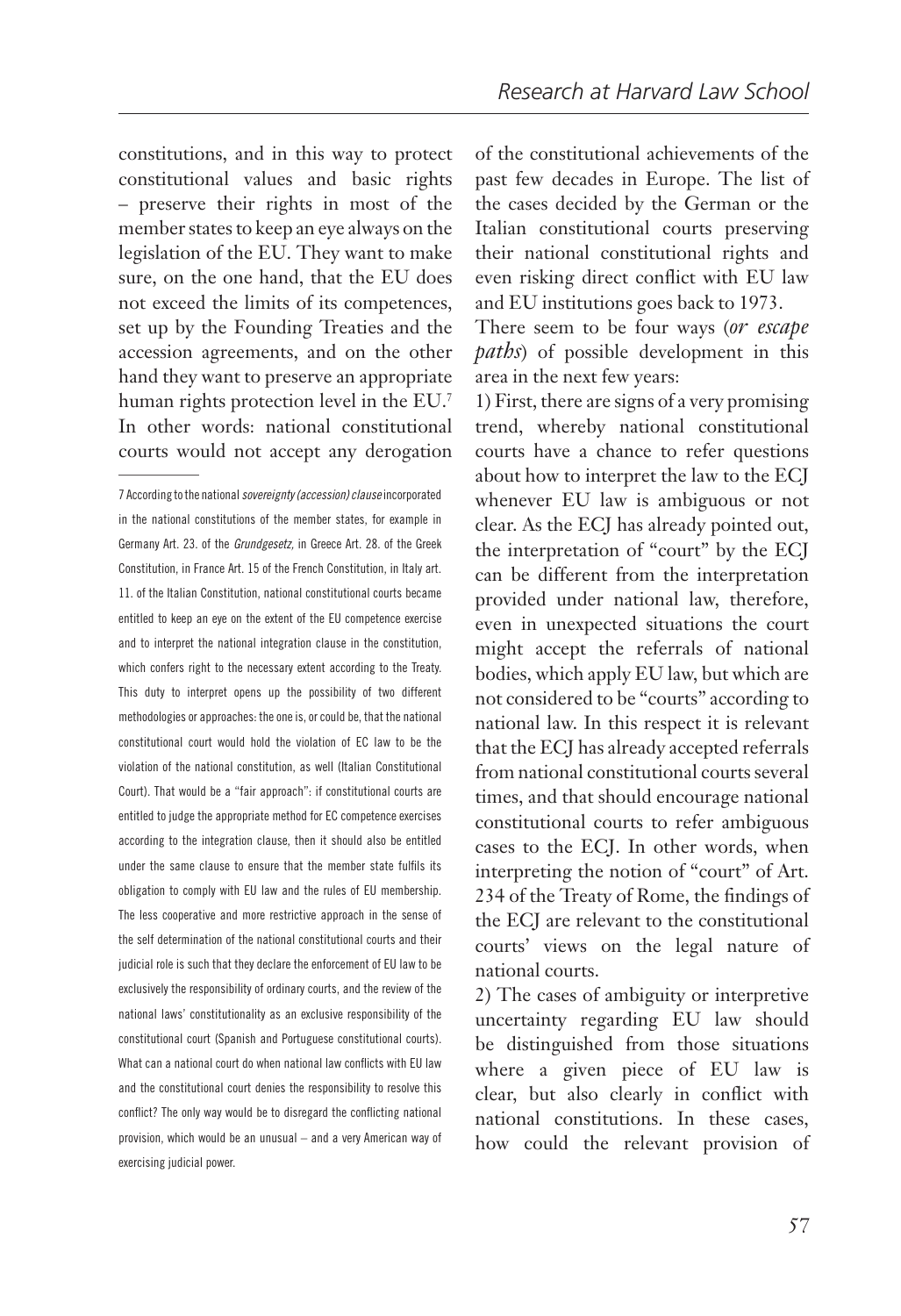EU legislation be granted direct effect and direct applicability in national courts? A constitutional court would probably feel compelled not to apply the unconstitutional EU law provisions.<sup>8</sup>

The questions raised by these cases might be decided by constitutional courts along the lines of a model developed by the Hungarian Constitutional Court for international treaties: when an article in an international treaty is found to be unconstitutional9 , the Court does not set it aside. Unconstitutional provisions remain applicable, so as not to violate the state's international contractual obligations. The Court, however, orders the Parliament at the same time either to modify the constitution and bring it in line with international law, or to initiate negotiations to modify the international obligations of the state. If translated onto the field of EU law, this option would certainly provide a plausible solution. It seems to be a different – and less confrontational - model than the one followed by the German Constitutional

Court in its recent judgment on the European Arrest Warrant.10

3) The liability of the member states for violating EU law is now, by a national court's decision, a new field of application of the law of state liability<sup>11</sup>. The ECJ has recently applied the Francovich criteria in a case in which EU law was breached by a supreme judicial body. From this point on, state liability for constitutional court decisions does not seem implausible, even though it would certainly imply harsh confrontations between Luxembourg and the member states.<sup>12</sup>

4) The Treaty of Lisbon<sup>13</sup> would make previously ambiguous fields of shared competence more clearly defined. The enactment of the Human Rights Charter of the EU and the accession of the EU to the ECHR would also leave less doubt in human rights fields and probably alleviate the worries of national constitutional courts. It is possible that in the future in Europe the cases of Solange I, Solange II, Maastricht and Bananenmarkt, Frontini, and Fragd will lose the importance they currently have.

Even if previously debated fields became clearer, the need for judicial cooperation in the European Union would remain highly relevant at a constitutional level. The

http://europa.eu/lisbon\_treaty/index\_en.htm

<sup>8</sup> It should be noted that regulations do not need national implementation and have a direct effect. Even if a national constitutional court would find a regulation to be unconstitutional, there is a lack of authority and it is not possible to strike down the EU regulation. The only thing to do is disregard the regulation, which would cause the breach of EU law by the member state. In the case of directives the situation is such that the implementing law might be struck down; however, that would also cause a violation of EU law by the member state. There is still the possibility of a constitutional bargaining between the national legislator and the constitutional court to find a way to implement the law nationally, which also satisfies the requirements of constitutionality.

<sup>9</sup> Case No. 30/98, Europa Agreement 1994 Constitutionality Case, Hungarian Constitutional Court, 1998.

<sup>10</sup> Case No 2 BvR 2236/04, Decision on the European Arrest Warrant

Act, German Constitutional Court, 18 July 2005.

Case C-224/01 Koebler v Austria [2004]

<sup>12</sup> In the American model of constitutional judiciary procedure, the supreme judicial body is responsible for the constitutional judiciary as well …[explain].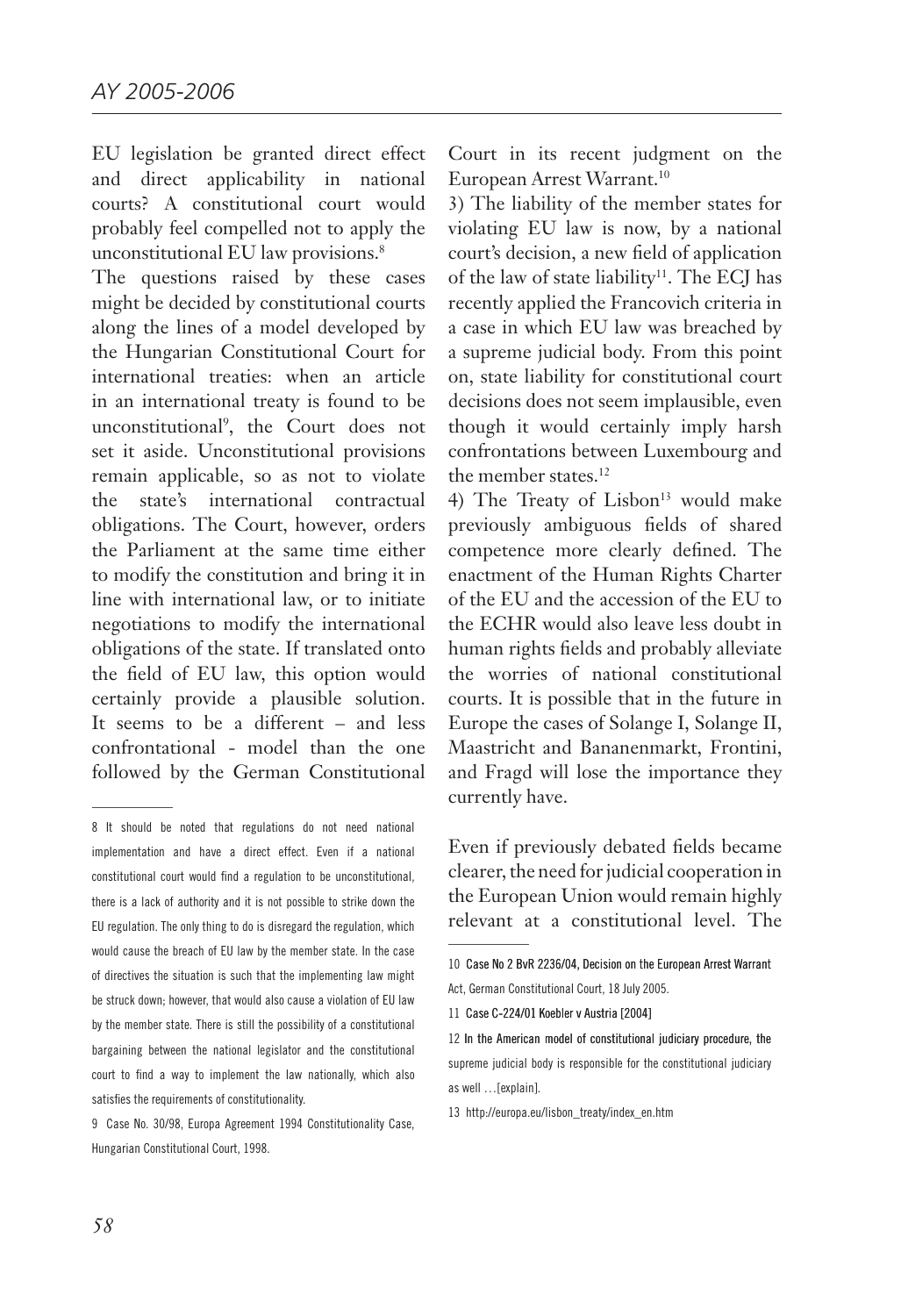10 new member states of the European Union -- most of them in East-and Central Europe-- must now implement and apply a tremendous amount of EU legal materials. During this process, the attitude of national constitutional courts will be of fundamental importance.

### *2.2. the CONCEPtS of constitutional tolerance and cooperative constitutionalism*

Both concepts are frequently used in the course of discussions on the future of European constitutionalism. Constitutionalism means more than the written constitution, it involves also the values<sup>14</sup> and the history of a nation. The notion of constitutional tolerance in a European context is based on the essays and articles of Professor Joseph Weiler<sup>15</sup>. The notion of cooperative constitutionalism *(der kooperative Verfassungsstaat16)* has a German origin, and can be found primarily in the essays of Professor Peter Häberle.

The two concepts have a very similar meaning, but they approach the same problem from different angles. We shall first look at the meaning of the words in both notions. What is constitutionalism, and what is a constitutional state? *Constitutionalism* refers to the values and the history of a nation's constitutional law.

*Constitutional state* is sometimes used as the opposite of the nation state. The notion of *constitutional state* (V*erfassungsstaat*) opens up the way for international cooperation $17$ through articles in the constitution, which say for example that "the Republic of Hungary acknowledges the generally recognized principles of international law and secures the coherence of national law with international obligations."18 It follows that both the national protection of constitutionalism and international constitutionalism together serve the goals of protecting human dignity on the international level.19 The same is true about cooperation at the European level. The only difference is that European law is even more cogent than international law in the member states, and therefore cooperation is even more desirable. Because individuals are, along with states and international organizations, proper subjects of public international law, the state in its relations with its citizens is fully bound by international treaty obligations. The concept of nation state must yield to the notion of a constitutional state, which implies a necessarily cooperative attitude in international relations.

Generally, a Constitution sets up the basic structure of the state, lists the major

<sup>14</sup> European Constitutionalism Beyond the State, ed. WEILER, J.H.H. and Wind, Marlene Cambridge, 2003 at p. 3

<sup>15</sup> European Constitutionalism Beyond the State, ed. WEILER, J.H.H. AND WIND, MARLENE Cambridge, 2003 at pp. 15-23.

*Peter Häberle, Der kooperative Verfassungsstaat*, in: ders., Verfassungslehre als Kulturwissenschaft, 2. Auflage 1998, pp. 175-

<sup>17</sup> Peter Häberle, Rechtsvergleichung im Kraftfeld des Verfassungsstaates, Berlin, 1992. at p. 8 to compare with Peter Häberle, Der kooperative Verfassungsstaat, in: ders., Verfassung als öffentlicher Prozess, 1978, p. 407

<sup>18</sup> Art. 7.1 of the act nr. XX of 1949 on the Constitution of the Republic Hungary; translation is my own.

<sup>19</sup> Peter Häberle, Rechtsvergleichung im Kraftfeld des Verfassungsstaates, Berlin, 1992. at p. 296.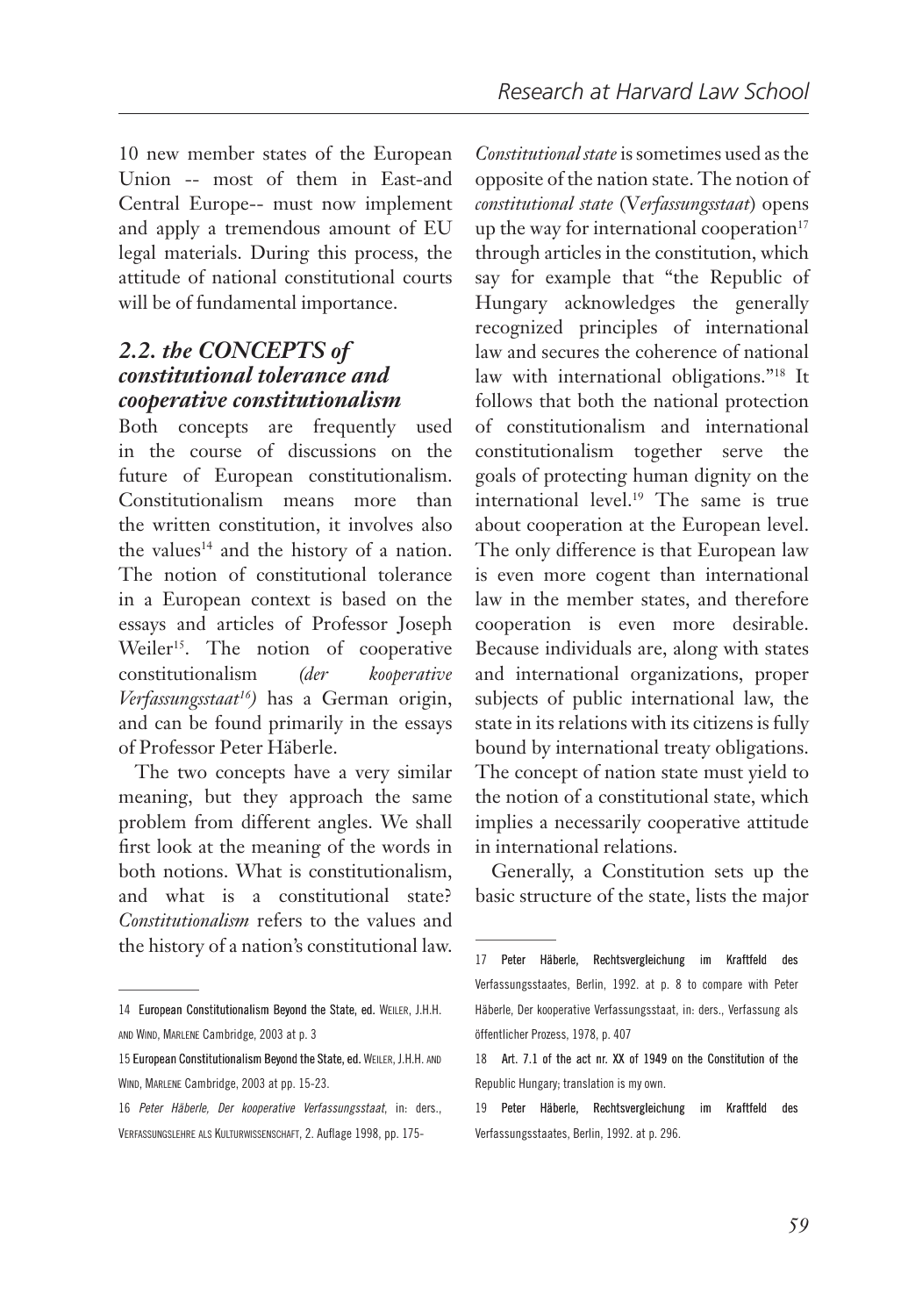state organs and institutions, defines their responsibilities and mutual relationships, and includes a catalogue of basic rights which can be directly enforced and relied upon by people in the State's territory. Historically, constitutive elements have also been rules determining the relationship of the state with its citizens. These elements belong to national constitutions – or to constitutional traditions, as in the case of England.

In the history of the European Community, the fear of losing control over important achievements in the field of basic rights has always been a major source of member states' concerns. Having the last word in matters of such constitutional importance is a symbol of moral commitment and national identity.<sup>20</sup> Moreover, the ever increasing spheres of Community and -- later on -- Union competences, formulated in vary vague terms in the TEC and in the TEU, were additional causes for member states' concerns.

The traditional, political expression of such concerns goes as follows: national governments and European Parliament representatives have a strong obligation to represent the wishes of their constituencies. Last summer the German Parliament passed a law on the responsibility of the German government towards the German Parliament to make clear how they are going to vote in the

Council of the European Union and what interests they are going to represent there. However, the European Court of Justice and the European Court of First Instance still have the "last word" when the interpretation of Community law is in question.

What consequences does this fact generate in national legal systems?

National constitutions are very stable laws in the sense that different guarantees were promulgated in different states to make them hard to change. The national judicial organs, which are responsible for reviewing the constitutionality of national law, play the main role in interpreting national constitutions. In case of a conflict between EU law and national constitutional law, national constitutional courts and judicial organs in charge of constitutional review must keep a cooperative attitude towards EU law. Most importantly – I argue - this cooperative attitude of constitutionalism in Europe between member states and the EU must be obtained in the relationship between national constitutional courts and the European Court of Justice in Luxemburg *from both sides*. The major option for this cooperation is the preliminary reference, which will be discussed in a separate section of this article.

Both Professor Weiler and Professor Häberle argue that the cooperative attitude is the only way for national constitutional law to operate on international and European levels. The theory of constitutional tolerance advocates respect for the difference

<sup>20</sup> European Constitutionalism Beyond the State, ed. WEILER, J.H.H. and Wind, Marlene Cambridge, 2003 at p. 15.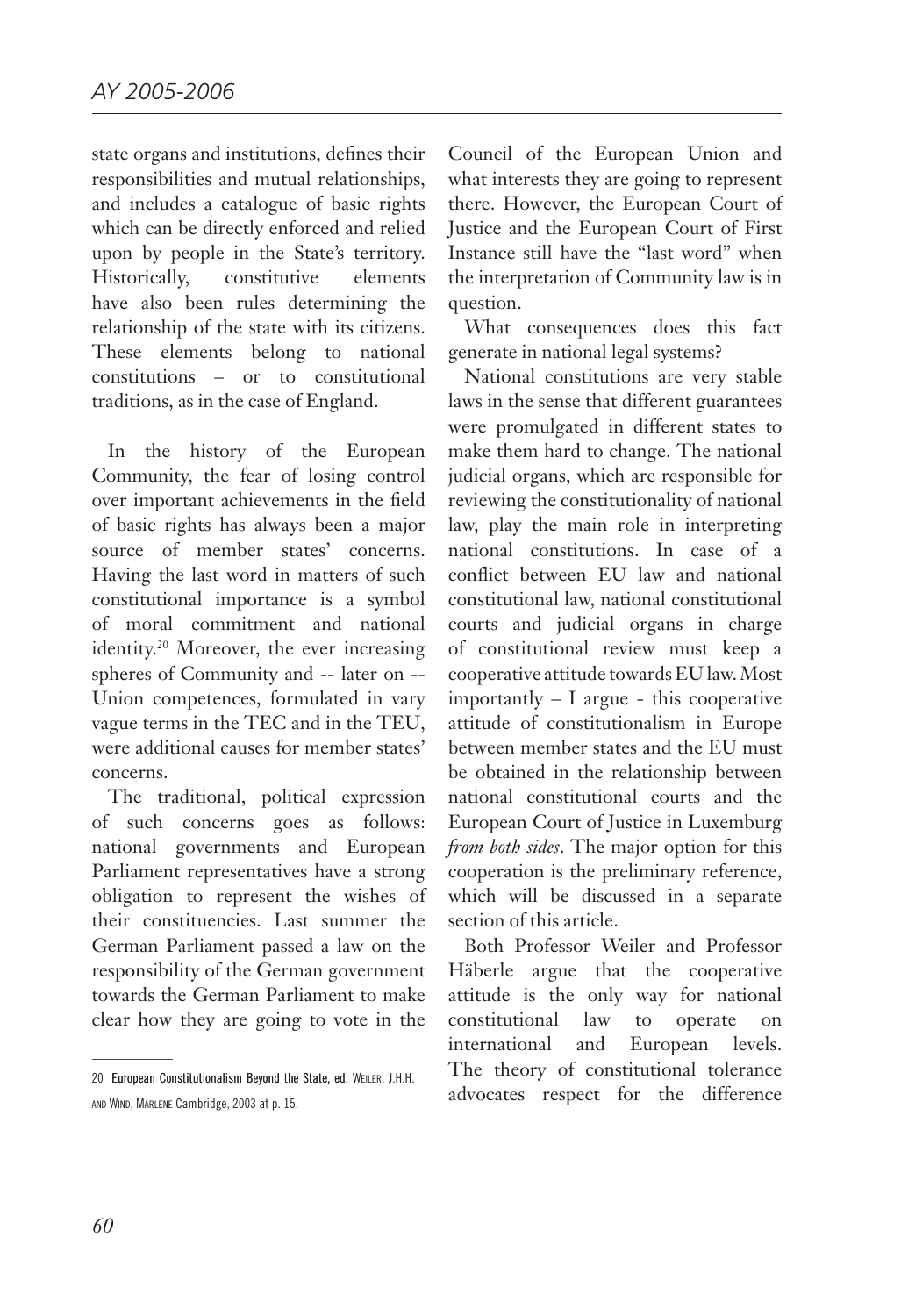of that "*distinct other*", and promotes the understanding of the reasons why member states are so keen on protecting national constitutional values. The theory of cooperative constitutionalism argues, as well, in favor of constitutional tolerance, but from the side of the nation states; these should understand that the common constitutional values are protected more effectively through an international level of cooperation.

The possible solution shall be somewhere in the middle: both the ECJ and the national constitutional courts shall be tolerant towards the opposite concerns. As the history of the European Integration has shown, integration can be pursued without the fear of losing national identity, and with no loss of national diversity. It shall be a main goal of national representatives in the European Parliament and Council to adopt legislation which serves as a guarantee of balance within the European legal system: when integration proceeds, and the ECJ requires member state courts and constitutional courts to comply with EU law, member states will not have to lose long established moral and constitutional values based upon the constitutions and upon the practice of the constitutional courts. The accession of the European Union to the European Convention on Human Rights, and further clarity in the allocation of Union's and member states' competences can be promising steps towards constitutional cooperation. At the same time member states' cooperation towards common constitutional and moral values will achieve not only a higher level of tolerance and mutual understanding between the member states and the central level in the EU, but a higher tolerance in Europe between the member states as well. That was the original aim of the "Founding Fathers" of the European Union, the originally intended benefit of the European Integration<sup>21</sup>. Before accusing the promoters of integration of being centralistic and intolerant towards member states' concerns, we shall not forget, that after the collapse of the Nazi regime in Europe, a Unified Europe seemed to be the best way to avoid a new conflict between European countries and to promote mutual understanding among them. We can argue that the "Founding Fathers" did not see any threat that such integration meant losing important national constitutional values, but it seems less likely just a few years after the collapse of the centralist and intolerant Nazi regime. It seems more likely that when Jean Monnet and Robert Schuman dreamed of a common Europe, they considered the threat of losing national constitutional and moral values as an avoidable one as they attempted to serve the high aim of an "ever closer Union". That is what the integration history of the EU has shown us. Tolerance is never a lonely, one-sided approach; it always needs the effort of both sides to achieve some result, and in our research it shall be a cooperative constitutionalism as discussed in this article. Supposing

Robert Schuman, Jean Monet had a dream on a united Europe with a higher tolerance.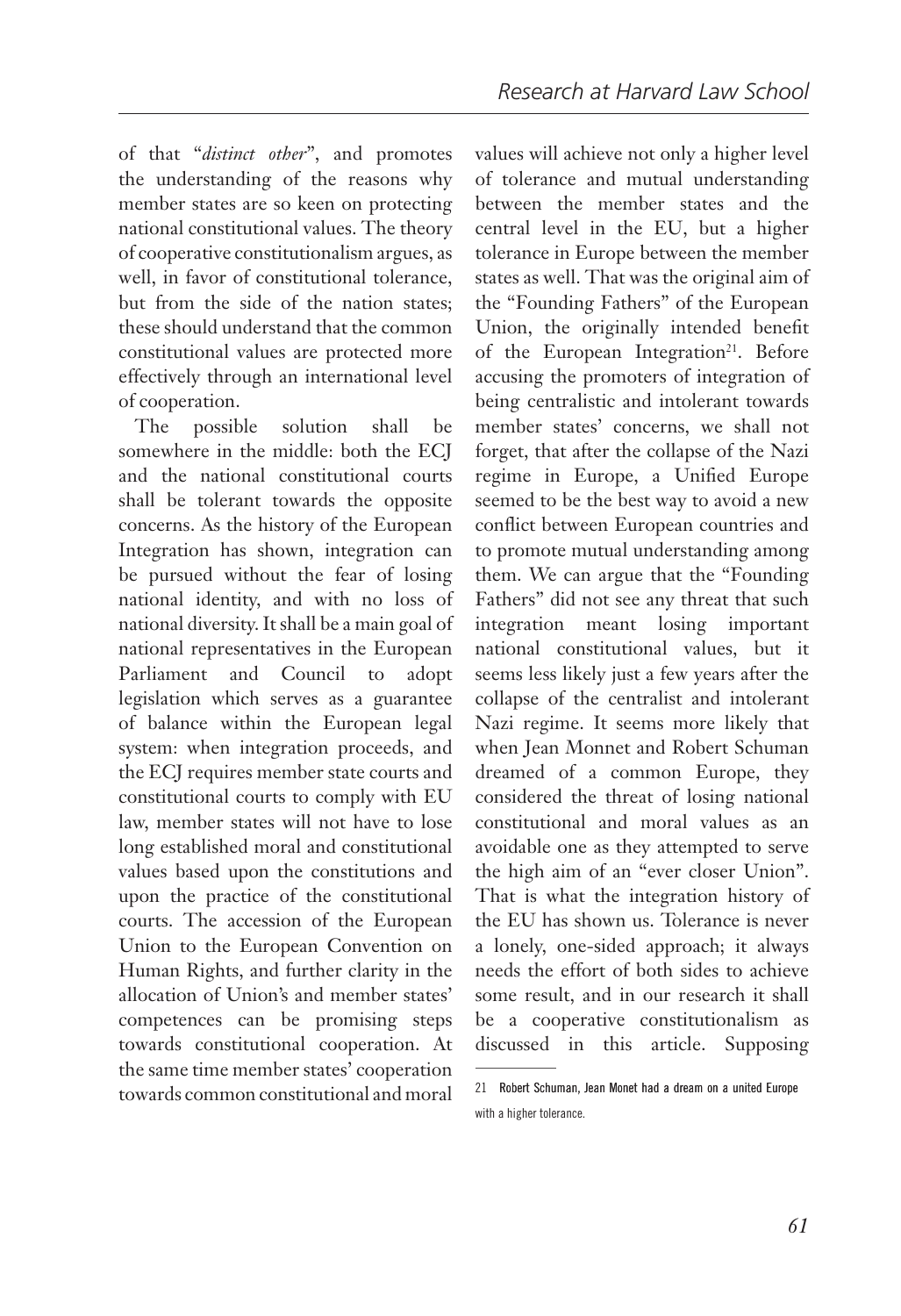that member states' representatives in the European Parliament and Council will properly represent member states' interests in European legislation, there is a good chance of continuing further integration without losing important national constitutional and moral values.

According to the theory of cooperative constitutionalism, the age of nation states has, in a sense, expired. States are now cooperating with each other both politically and economically, because it is much easier to achieve human rights protection, peace and security, environmental protection, and prosperity through cross-border cooperation than within the borders of the nation state.

This switch from national isolationism to international cooperation requires a change in the concept of sovereignty, as well. With ever increasing international cooperation, member states confer a significant amount of their sovereignty rights to supranational institutions. It is important to emphasize that this conferral is revocable.<sup>22</sup>

As for the legislative technique, it requires an amendment to the constitution or a similar amendment like the one passed by the UK Parliament in 1976. The formulation of the *Europe Clause* or *Integration Clause* or *Sovereignty Clause*  in national constitutions can vary. Some member states prefer a broad formulation, others a stricter one. Some constitutions do not make explicit reference to the European Union, but rather to generic international organizations; this allows for a broader application of the clause. Most of the *Europe clauses* do not mention the supremacy of EU law. This is to be expected, because – as mentioned above – even the primary law of the EU fails to proclaim the supremacy of EU law over national constitutions. Almost all the state constitutions establish boundaries and set specific goals which shall be served by the sovereignty conferral: such values can be the protection of human rights, rule of law, democratic government and social state, or the principle of subsidiarity. A few member states' constitutions do not mention any such requirements for sovereignty conferral.

Almost every constitution contains some provision regarding the appropriate level of sovereignty conferral. The ECJ shall judge such appropriateness on the basis of the TEC. At the same time the incorporation of the *Europe Clause* in the national constitution establishes for the national constitutional court the right to determine whether the applied EU law is within the conferred competences according to the Founding Treaties. This clause not only opens the door for EU law to enter national borders, and to become directly applicable in the member state territory, but it also prevents the national legislator from legislating in areas of exclusive Community competence. The

<sup>22</sup> The draft EU constitution includes a paragraph on the withdrawal

from the European Union. Withdrawal from EU membership used to be a subject of extended scholarly debate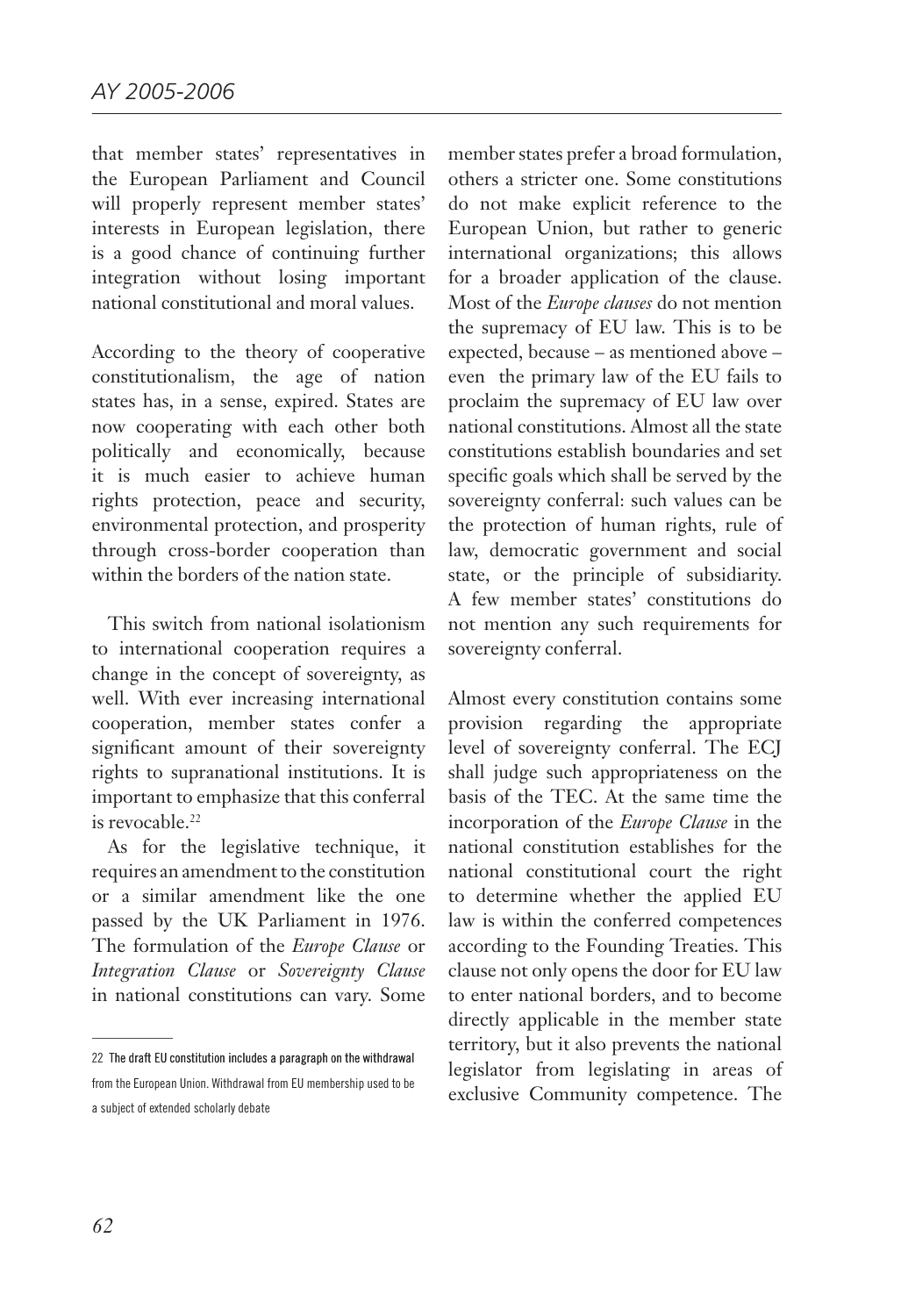conferral of certain parts of national sovereignty to the EU, at the same time, confers the right of jurisdiction on national constitutional courts to determine whether the applied Community law is within the Community Competences.

These points of potential conflict: human rights, basic protection of rights, and the appropriateness of competence exercise, have been at the core of the docket of the constitutional courts in the last decades.

How can we argue for a higher level of cooperation between national constitutional courts and the ECJ? The most important tool for cooperation on the national level and European level in the judiciary is the preliminary ruling procedure, which allows for questions to be submitted to the ECJ regarding the interpretation of the Treaty. The sphere of participants in the preliminary ruling or, in other words, the notion of "court" according to Art. 234 TEC is interpreted by the ECJ. The ECJ has an autonomous power of interpretation in this field, and must pay no regard to the notion of court in national law. However, the determination of court of last instance is a matter of national law. The constitutional court in most of the European countries can clearly be considered to belong among courts of last instance. It could be argued that constitutional courts are not necessarily in every aspect courts of last instance; they often have the right to set aside a court's decision or order a new trial. In such cases the ECJ does not consider the decision making court to be a court of last instance. However, our view is that even in these cases the constitutional court's decision as a matter of constitutional review and constitutional interpretation can not be overruled by any other judicial instance and in this respect the constitutional court needs to be considered to be a court of last instance.

To be sure, the strict judicial enforcement of the application of art. 234 by the member states, according to art. 226 TEC, might be counterproductive. It would be hard to use this tool against a member state to get the national constitutional court to be more cooperative, because the interpretation of the "Community law question" still remains in the autonomy of the member state's court. Member states' courts can only decide in which cases the interpretation of EC law is necessary to make a proper decision. A rigorous and relatively frequent application of art. 226 procedures against member states, like a "Sword of Damocles," might also not be consistent with the principle of judicial autonomy, which is recognized Community-wide.

However, the application of art. 226 in the above cases is not a pure matter of theoretical discussion. With regard to constitutional courts the Commission once seriously considered initiating an art. 226 procedure against a member state because of the failure of its constitutional court to refer a preliminary question to the ECJ<sup>23</sup>. Furthermore, in another case

<sup>23</sup> After the Solange I decision of the German Constitutional Court reported by Rudolf Streinz.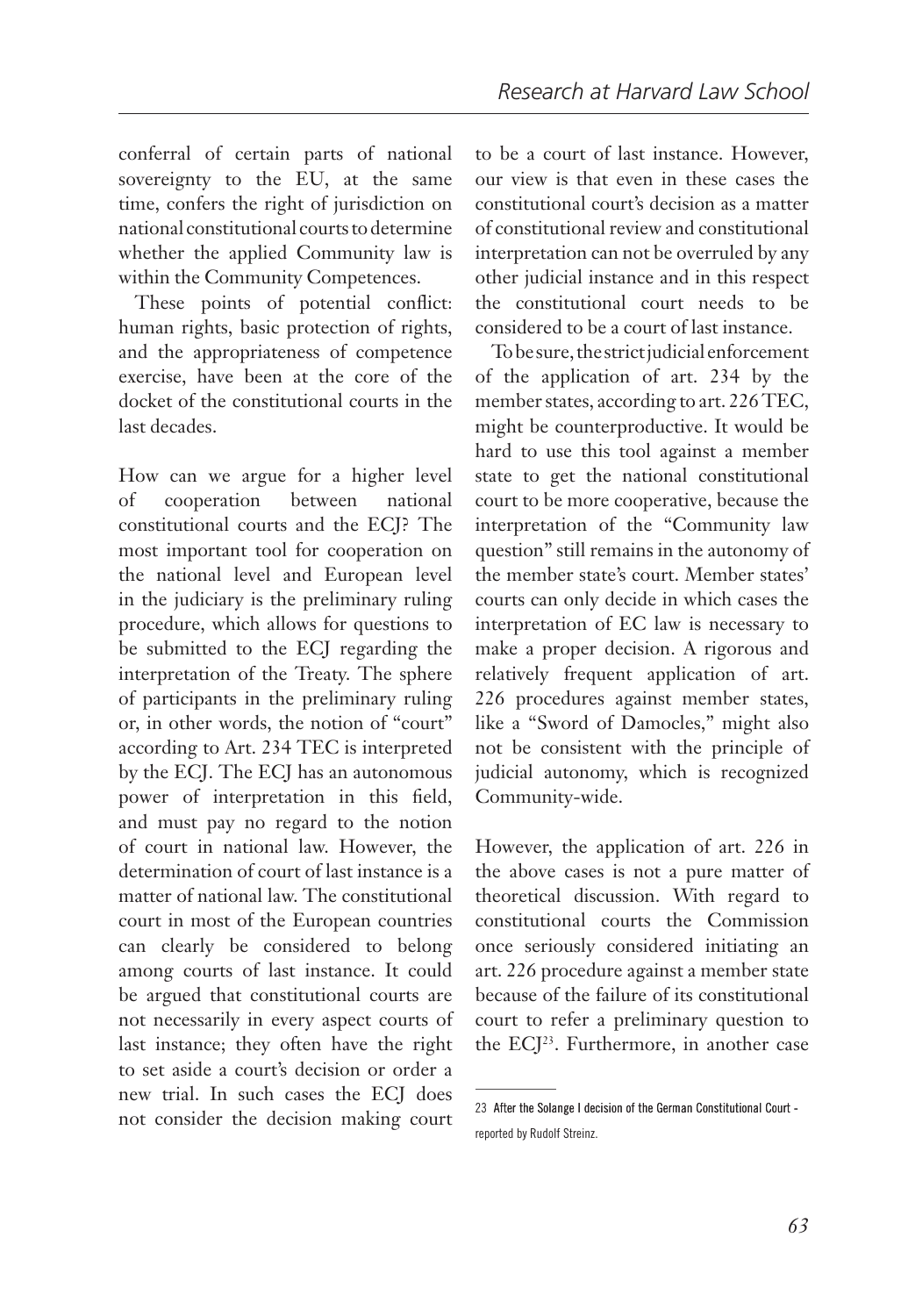the ECJ initiated an art. 226 process against a member state because of the failure of the national court to refer a preliminary reference.<sup>24</sup> Recently, the ECJ also found in one case that the state could incur liability for breach of EC law due to the fact that a supreme judicial authority failed to refer a case to the ECJ.25 One possible answer to the question of why the violation of EC law procedure would rarely be used against those member states whose highest courts fail to refer a preliminary reference to the ECJ is that the Commission values highly a well-functioning cooperation between member state courts and ECJ<sup>26</sup>.

Based on the above reasons, the willingness of national courts, including constitutional courts, to cooperate with the ECJ is likely to be stronger if it comes from the confidence that it is the best way to build a common European constitutional law, and that nothing important can be lost in terms of human rights protection and national sovereignty, as well as national and moral constitutional values, by showing a more cooperative attitude towards the ECJ. Even if states could be found liable<sup>27</sup> for the failure of their courts of last instance to refer a question to the ECJ, it would still be hard to prove that the interpretation of a given

25 Case C-224/01 Koebler v Austria [2004]

26 see: e.g.: Commission's response in this direction to a question in the European Parliament; cited by: Mayer (Hrsg), Kommentar zum EU- und EG Vertrag (seit 2003), 248.

community question was on the one hand ambiguous in itself and on the other hand necessary for the decision of the given case. One decision of the Hungarian Constitutional Court has shown that if a case is unconstitutional in itself, the reference to the ECJ will not help, because the unconstitutionality is not linked to the interpretation of Community law. Even if the ECJ interpreted EC law in the case, the national implementing legislation would still remain unconstitutional for other reasons not linked to EC law.28 It is the responsibility of the national legislator to find the best possible and constitutional way of implementation or to harmonize the constitution with the international and European obligations of the country.

It can be also argued that the concerns of national constitutional courts towards EC law seem to become less immanent or threatening. As for the human rights concerns of the national constitutional courts, the accession of the EU to the ECHR is an important step to secure an EU wide human rights standard. It should also be noted that EU law has current references recognizing and respecting the ECHR and the practice of the European Court on Human Rights<sup>29</sup>. The explicit accession would imply also the jurisdiction of ECHR over the EU,

<sup>24</sup> In the case of "Pingo - Hänchen", BGH 11.5. 1989, I ZR 163/88, reported by Meier, EuZW 1991, 11.

<sup>27</sup> Even in the Köbler case the state was held not liable.

<sup>28</sup> Judgement Nr. 17/2004. (V.25) ABh of the Hungarian Constitutional Court – the decision was criticized in the literature, for not being cooperative and not referring the involved Community question for interpretation before the ECJ; see: András Sajó, Miért nehéz tantárgy az együttm köd alkotmányosság? (in: FUNDAMENTUM, 2004/3. sz.) 29 see: TEU Art. 6.2.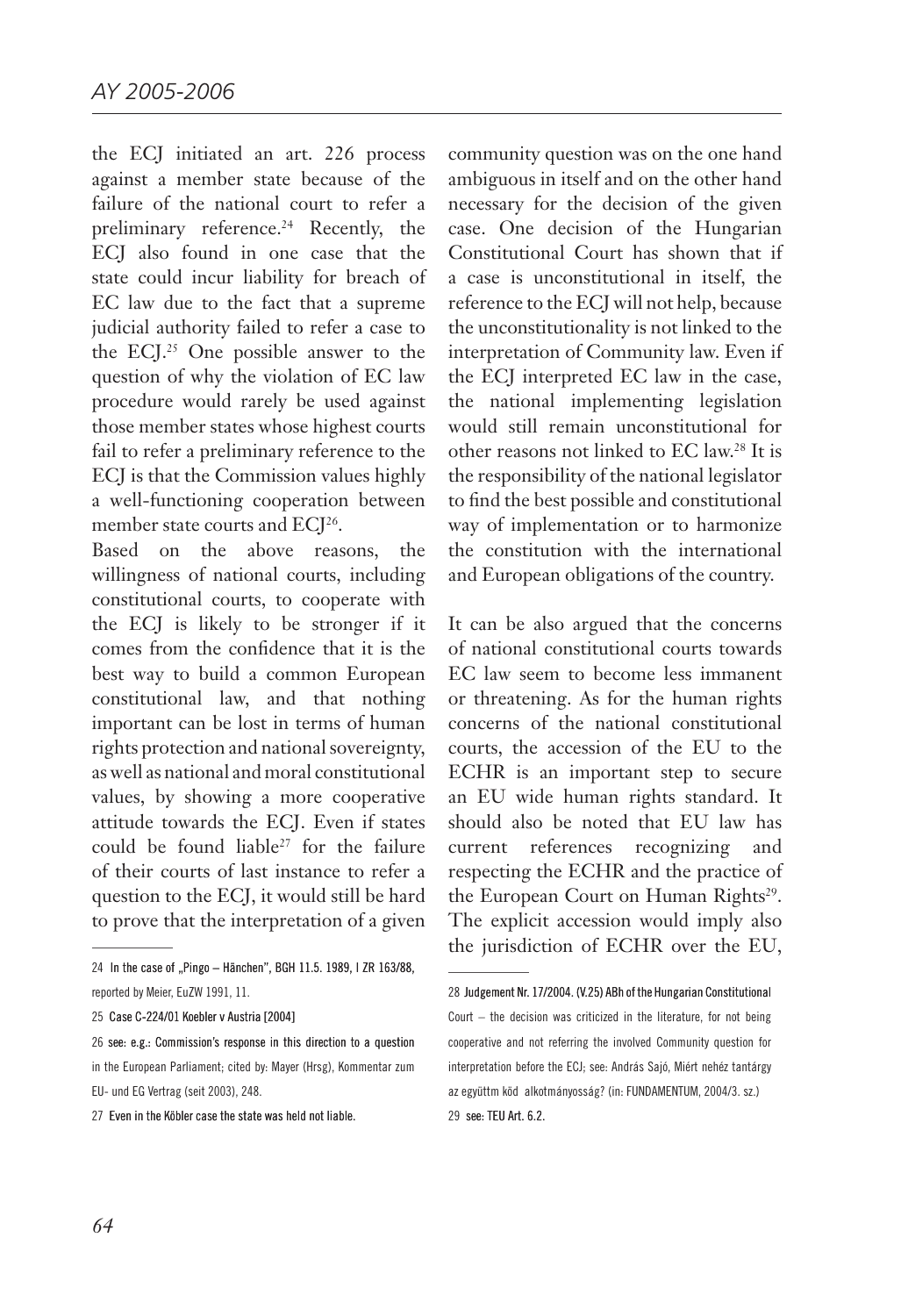which would make concerns, formulated by for example the German or the Italian Constitutional Court, less imminent<sup>30</sup>. The competence areas become clearer in the Treaty of Lisbon than in the TEC; however, there still remains room for extensive interpretation by the ECJ, through the doctrine of implied powers and pre-emption.

The above described developments (on the one hand, that the ECJ has made it very clear, that if a court of last instance fails to fulfill its obligation to refer an EU law interpretation question to the ECJ according to Art. 234, their member states might face in the future an Art. 226 procedure; and, on the other hand, the adoption of the Treaty of Lisbon) will also definitely alleviate certain member states' concerns regarding insufficient human rights protection in the EU or undue expansion of EU competences by the ECJ. Considering all these tendencies in the European Union, it becomes understandable why scholars are criticizing the less than cooperative attitude shown by certain constitutional court decisions<sup>31</sup>

See: Joseph H H Weiler, On the power of the word: Europe's

and why they are claiming that only strong cooperation on the constitutional level can make the common building of EU law stronger. Constitutional tolerance in the sense of a mutual collaboration, not only from the ECJ, but also from the member states, would definitely promote further integration without losing important national moral and constitutional values. The fact that there is no choice other than cooperation between modern constitution states becomes clear in light of the above described development of international and European law. The abstract requirement of constitutional tolerance, if incorporated in the practice of both the ECJ and the national constitutional courts, will result in a joint cooperative effort of member states' courts, member states' constitutional courts and the ECJ.

#### *2.3. the notion of court and tribunal in the preliminary ruling procedure before the* **ecj**

Art. 220 TEC declares the European Court of Justice and the Court of First Instance to be the authentic interpreters of Community law. Art. 234 TEC allows courts and tribunals to submit preliminary references to the ECJ, and courts and tribunals of last instance are obliged to submit preliminary references to the ECJ if there is a Community law question, which is not *acte clair*. 32 The ECJ has the

<sup>30</sup> It should be noted that according to Art. 6.2 TEU, currently the human rights protection in the EU is still linked to the European Convention on Human Rights, because the TEU declares that the European Union ....respects fundamental rights as guaranteed by…" ECHR. This referred provision also says that the Community also respects fundamental rights as they result from the common constitutional traditions of the member states, and the general principles of Community law.

Constitutional Iconography, lecture held in the Boston University School of Law

<sup>32</sup> see: eg.: CILFIT v Ministro della Santa (1982) ECR 3415.: ECJ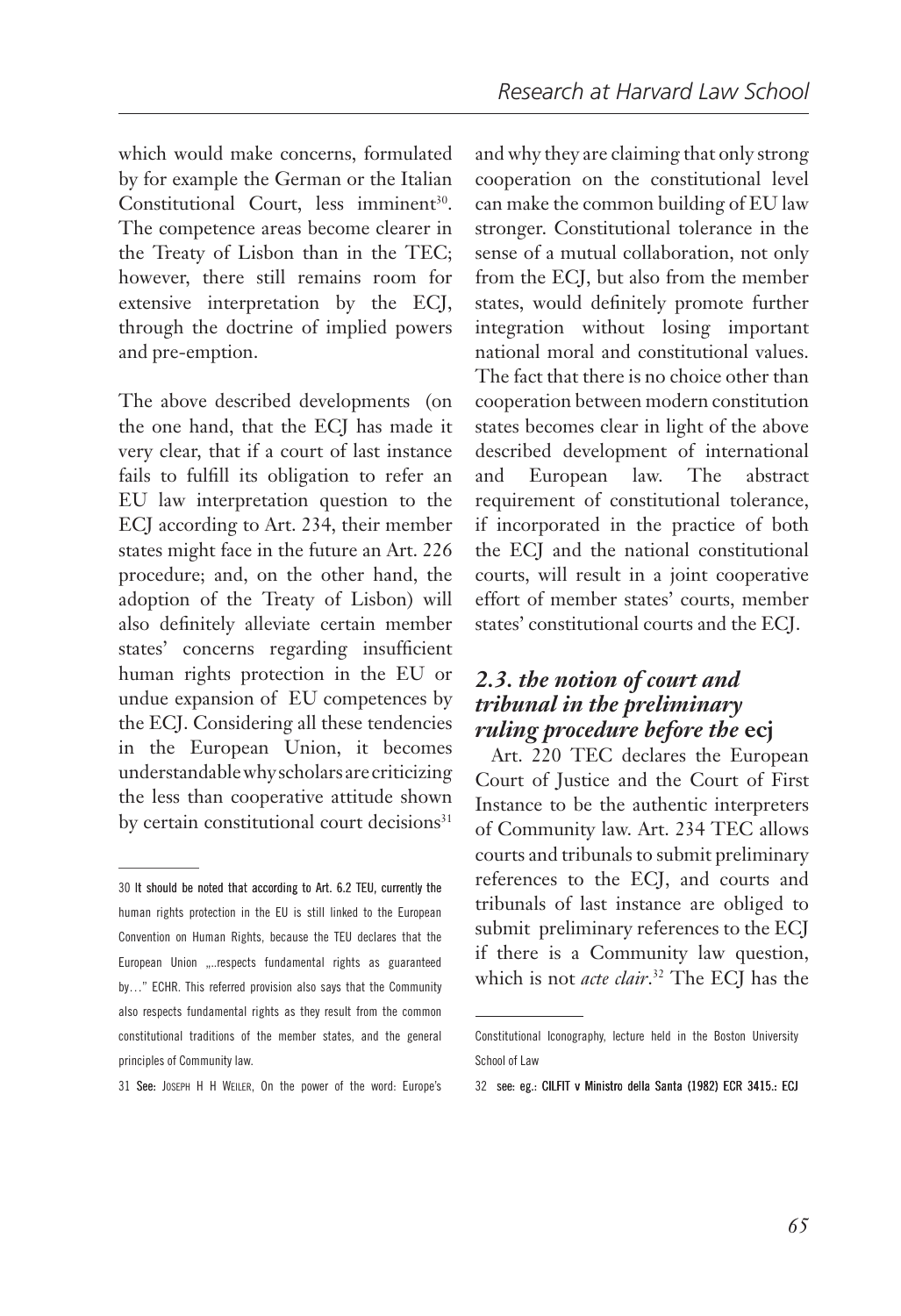power of autonomous interpretation in determining which national authority is considered to be court or tribunal in the application of art. 234 TEC. National law on this issue will not be relevant.<sup>33</sup> It is of particular importance to determine whether constitutional courts are allowed to refer preliminary questions to the ECJ. The ECJ interprets the notion of "*court*", and the notion of "court of last instance" autonomously and slightly differently from national laws.34 The *Italian Constitutional Law* explicitly states that due to the fact that the *Italian Constitutional Court is not a national court* as referred to in Art. 234 (3) of the EC Treaty, it cannot refer matters for preliminary rulings.<sup>35</sup> If consideration of the constitutionality of an act involves

34 That is why the place of national constitutional courts in the judicial hierarchy, according to national constitutional law, is less important. It can be determined if national constitutional courts are entitled to submit a preliminary reference before the ECJ.

 See: the report of the Italian report in: Association of the Councils of State and Supreme Administrative Jurisdictions of the European Union, 18th Kolloquium regarding the Preliminary Ruling process before the Court Of Justice of the European Community, Helsinki, 20 - 21 Mai, 2002., http://193.191.217.21/colloquia/2002/gen\_report\_ en.pdf; The question is debated in Italian constitutional law. The Italian constitutional court determined in its decision of 168/1991, that it reserves the right to make a preliminary reference. Ordinary courts shall make first a preliminary reference and then it shall go to the constitutional court. The question is still debated in Italian constitutional jurisprudence.

a question concerning the interpretation of the EC law, the Italian Court shall refer the matter to the European Court of Justice for a preliminary ruling, before referring it to the Constitutional Court for a preliminary ruling.36

The ECJ considered the eligibility of arbitration courts to participate in the preliminary ruling procedure. It was held that it would conflict with the whole concept of arbitration (implying speed and privacy) to allow a preliminary reference. However, permanent arbitration courts, which apply EU law and have a permanent and binding jurisdiction on the parties, can refer questions to the ECJ<sup>37</sup>. According to the well established practice of the ECJ, tribunals, administrative bodies38 of last instance (eg. *Unabhängige Verwaltungssenat* in Austria), and even professional chambers (which in respect to the national law would be non-judicial organs) are entitled to submit preliminary reference to the ECJ. Advisory bodies, *de facto* endowed with the function to serve as the highest administrative courts, were considered to be a "court" in EC

#### Association of the Councils of State and Supreme Administrative

Jurisdictions of the European Union, 18th Kolloquium regarding the Preliminary Ruling process in the Court of Justice of the European Community, Helsinki, 20 - 21 Mai, 2002., http://193.191.217.21/ colloquia/2002/gen\_report\_en.pdf, pp. 19-20.

 102/81 Nordsee v. Reederei Mond (1982) ECR 1095.; see also: 109/88 Handels-og Kontorfunktionaernes Forbund I Danmark v. Dansk Arbejdsgiverforening (1989) ECR 3199.

 138/80 Borker (1980) ECR 1975.; see further: e.g.: C-24/92 Corbiau v. Administration des Contributions (1993) ECR I-1277.

stated that "the correct application of Community law may be obvious", when the preliminary reference shall not be applied.

 <sup>246/80</sup> Broekmeulen v. Huisarts Registratie Commissie (1992) ECR 2311.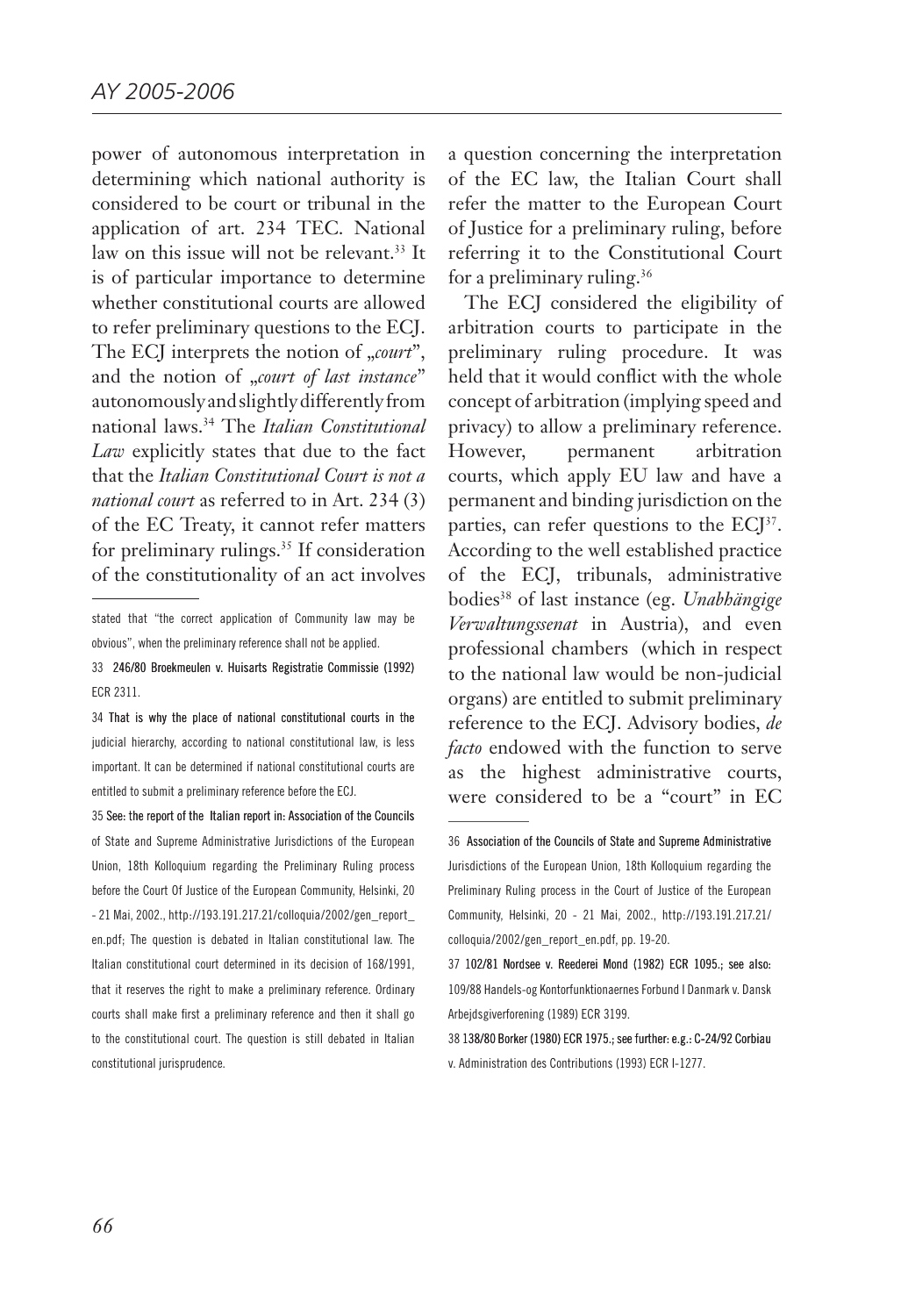law<sup>39</sup>. Generally, the referring body can be considered to be a court if it fulfils the following criteria: the body is established by law, it is permanent, and not an *ad hoc* court, its jurisdiction and decisions are binding on the parties, and it applies the law. Further established requirements are independence and a territorial link within the European Union. The court also stated that policy reasons can inform the evaluation of these criteria, and that the presence of all elements is not necessary.

The interpretation of the notion of last instance by the ECJ is also slightly different from national laws; however, the state of national law must be given more weight by the ECJ in this matter. The ECJ considers the existence of remedies under national law in a very practical way, and against the decision of an administrative body not only administrative but also judicial remedies would be required.

The lack of adversarial elements in a process in the constitutional court and the high level of abstraction of the constitutional cases are relevant, when I decide whether national constitutional courts can or must submit a preliminary reference in case of doubt on the meaning of EC law. The necessity of the interpretation of EC law in a case – as said above - remains a decision of the court of last instance and this fact reduces the practical importance of this rule.

The requirement of a common constitutional cooperation towards the building of a common constitutional order can be served in the best way through the cooperation of national constitutional courts and the European Court of Justice in the preliminary ruling process. Even though the ECJ stated that the notion of "court" in Art. 234 of the EC Treaty is to be interpreted autonomously at the EC level, it is still worthwhile to take a look at the regulation of such issues in selected member states.

The *German Constitutional Court*  considers the possibility of referring an interpretation matter regarding the EC law in front of the ECJ as important<sup>40</sup>. As it was said above, the "place" of constitutional courts in the judicial hierarchy, according to national law, is less important, due to the autonomous interpretation of the ECJ. However, it should be noted that under *Austrian Constitutional Law*<sup>41</sup> there are three equal high courts: the High Court of Justice, the Constitutional Court, and the High Administrative Court, which are the three highest courts in their own fields of responsibility. In the Austrian judicial

 <sup>36/73</sup> Nederlandse Spoorwegen v. Minister van Verkeer en Waterstaat (1973) ECR 1299.

Association of the Councils of State and Supreme Administrative Jurisdictions of the European Union, 18th Kolloqium regarding the Preliminary Ruling process before the Court of Justice of the European Community, Helsinki, 20 - 21 Mai, 2002., http://193.191.217.21/ colloquia/2002/gen\_report\_en.pdf, pp. 19-20.

<sup>41</sup> Art. 82-94, 130 Austrian Constitution, especially Art. 92, 130, 137-148.